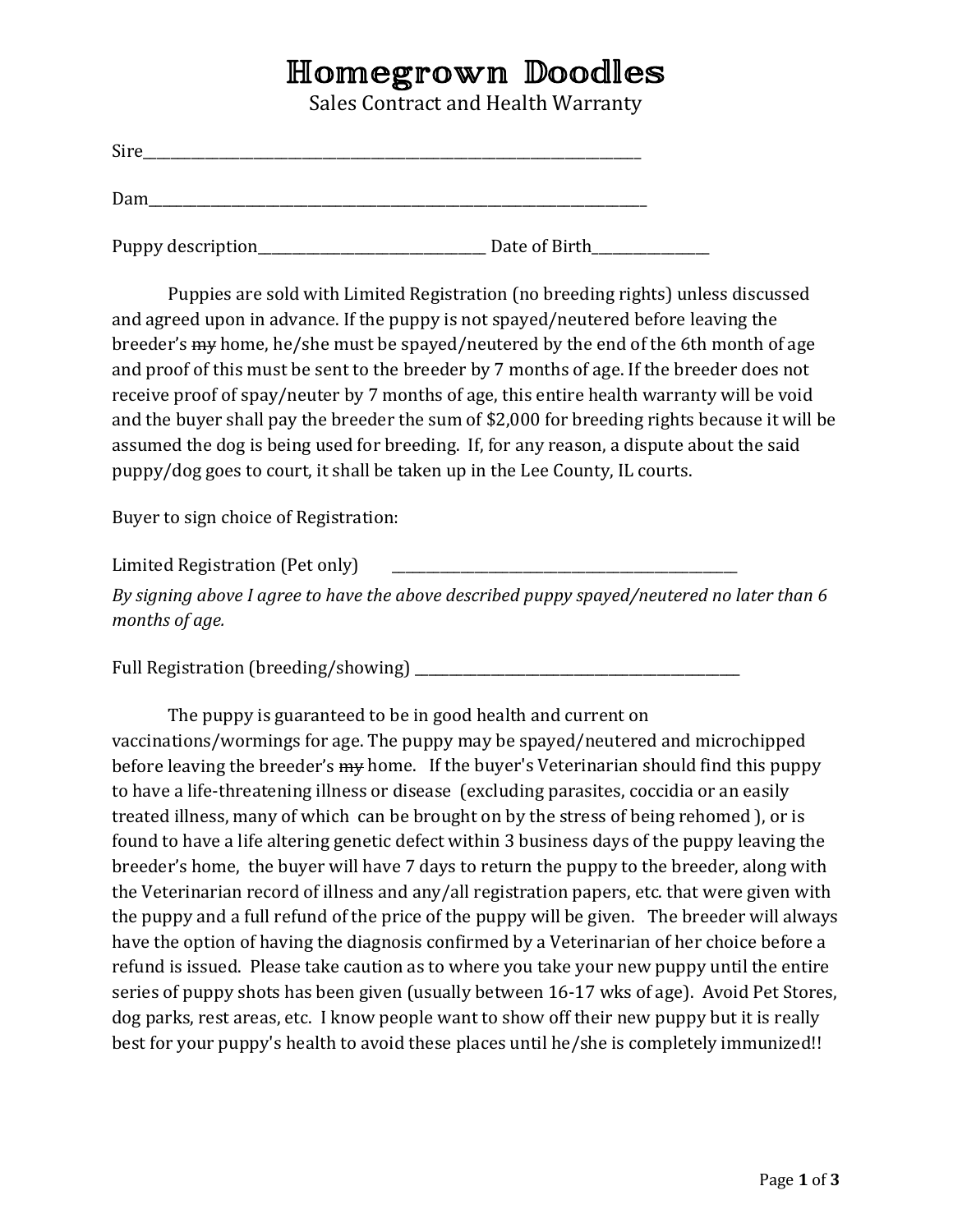## Homegrown Doodles

Sales Contract and Health Warranty

This puppy is guaranteed to the original purchaser against debilitating or lifethreatening hereditary/congenital diseases including hip dysplasia (mild-severe), vWD (affected), hereditary, debilitating cardiac issues and/or hereditary disabling eye diseases until he/she reaches 2 yrs. of age. Please note that I do not guarantee for proper bite, and/or against umbilical hernias, as these do not affect the "pet quality" of the dog and are not life-threatening. If this dog was sold for the purpose of breeding, he/she must be tested for at least hips (OFA or PennHip) prior to his/her first mating, and females must be bred no earlier than their 2nd heat cycle or this warranty is void. Once a breeding dog produces his/her first litter, this entire warranty ends, regardless of the age of the dog.

If this puppy/dog is found to have a debilitating, life-threatening, hereditary/congenital disease, the breeder will replace the puppy with a new one of equal value, when available. Please know that I will NEVER ask you to return your beloved pet in order for this warranty to be fulfilled. I do, however, require that the dog be spayed/neutered prior to receiving a replacement puppy. Documentation must be provided by a licensed Veterinarian (by OFA or PennHip for hip/elbow issues, a Certified Veterinary Cardiologist for Cardiac issues or a certified canine Ophthalmologist for eye issues). It is understood that the breeder is not responsible for Veterinary bills or shipping/transportation costs. The breeder may have the said puppy/dog examined by a licensed Veterinarian of her choice to verify the diagnosis. This guarantee is void if the dog is found to be overweight and/or not fed a quality diet. The buyer also agrees to hold off on any strenuous, repetitive exercise (agility, long walks/hiking, etc.) until the dog is at least one (1) year of age, as this is hard on hips/joints of large breed dogs and will void this health warranty. Not included in this warranty are health issues that may be caused by environmental factors such as allergies, autoimmune disorders, trauma, abuse and failure to maintain the general health of the dog. The buyer agrees that the puppy/dog will be housed indoors, fed a quality diet, and kept current on vaccinations and heartworm preventative as recommended by his/her licensed Veterinarian. The buyer agrees that the puppy/dog will never be taken to a dog shelter, pound or any like facility or used for research. The breeder understands that, at times, circumstances may arise where an owner cannot keep his/her dog. If this occurs, the buyer agrees to find a suitable home for the said puppy/dog so long as the dog has been spayed/neutered per contract. In the event the buyer must re-home the dog before it is spayed/neutered, the dog must be taken back to the breeder and no refund will be given but a replacement puppy may be given at a later date. This breeder is here for the life of the dog and will help the buyer, in any way possible, to place the dog in a new loving home or will welcome the dog back to rehome it. This health warranty is void if the puppy/dog is transferred to a new owner before the age of 2 years.